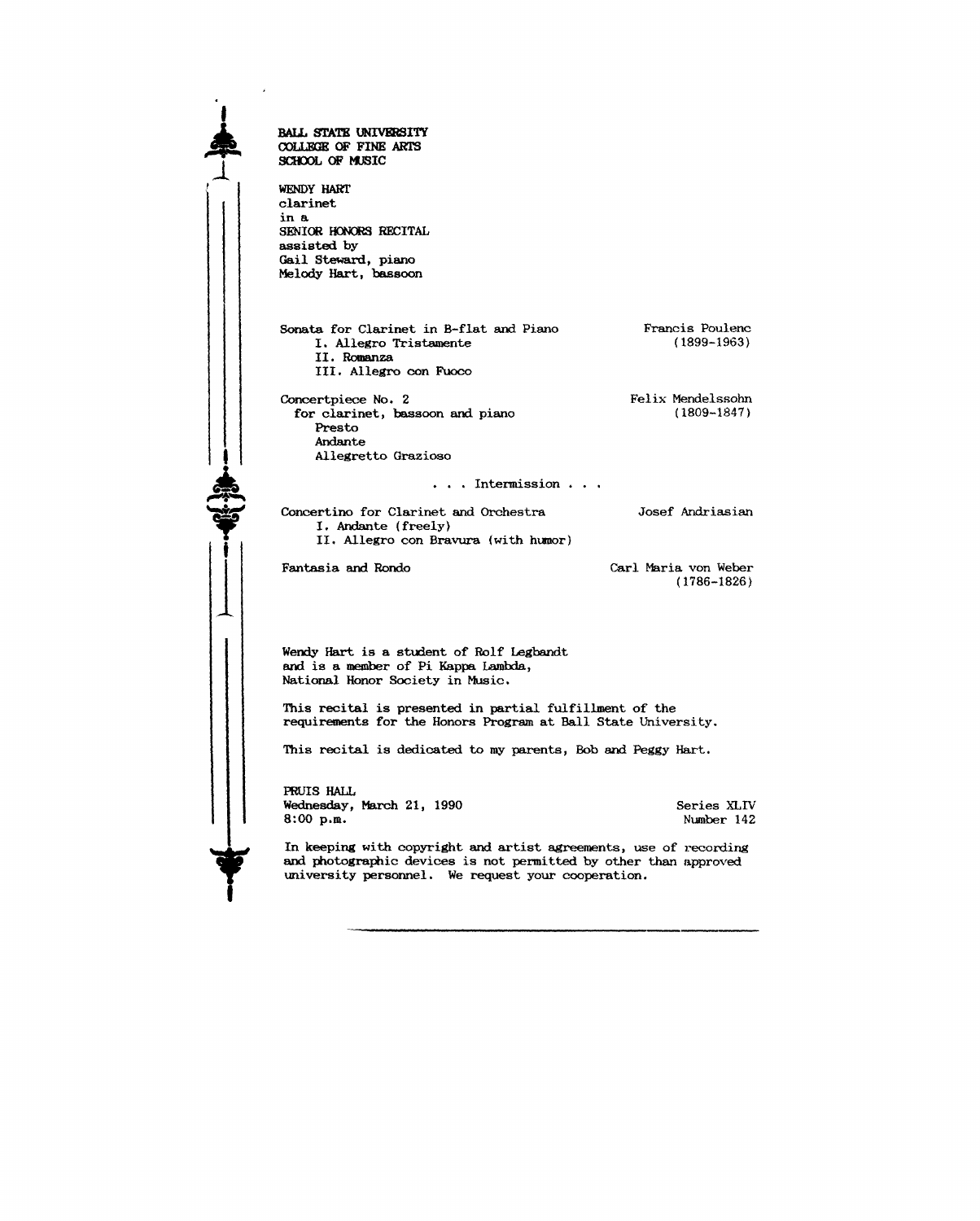Program Notes

Wendy Ann Hart

Senior Honors Recital March 21, 1990 8:00 pm

## Sonata for Clarinet in Bb and Piano (1962)

I. Allegro Tristamente

II. Romanza

III. Allegro con Fuoco

Poulenc was a French pianist and a self-taught composer. Even so, he has been considered one of France's most brilliant. He was a member of "Les Six," a group of progressive French musicians that was characterized by its members' avoidance of Romantic style of writing. Poulenc's style, in particular, can be described as sophisticated and urban.

The Sonata, Poulenc's last composition, was written in 1962 and is typical of his late works. The title "sonata" is typically reserved by composers for their most serious essays in duo or solo instrumental music, and this piece is no exception. It follows the typical three-movement sonata formula used by late 18th Century composers.

Concertpiece No. 2 (1833) for clarinet, bassoon and piano Presto Andante Allegretto grazioso

Felix Mendelssohn, Op. 114 (1809-1847)

Mendelssohn was a German composer who, although he grew up surrounded by Romantic influences, gained his inspiration chiefly from the Classical style. Robert Schumann called Mendelssohn the "Mozart of the nineteenth century."

During January of 1833, Mendelssohn wrote two Concertpieces for clarinet, basset horn (or bassoon) and piano. The pieces were written for virtuoso clarinetist, Heinrich Barmann, and his brother Carl Barmann, the bassoonist with the Royal Orchestra in Berlin to whom this piece was also dedicated.

Francis Poulenc (1899-1963)

 $2.11 - 1.0$